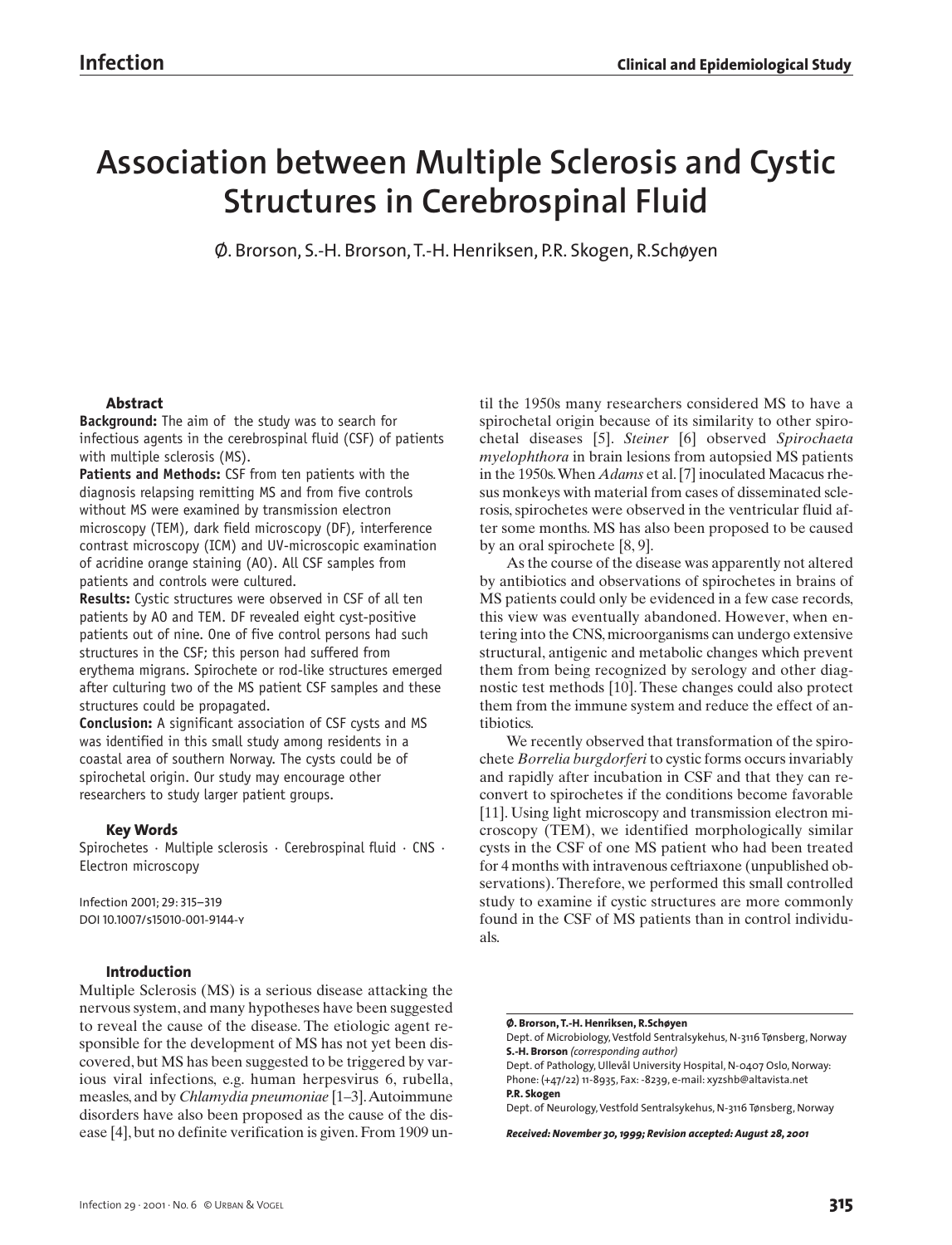## **Patients and Methods Patients**

Ten patients were studied. Clinically, all of them had definite relapsing remitting MS according to Poser's criteria [12].All patients stayed in hospital for prednisolone (parenteral) or beta-interferon (intramuscular) treatment. They had been treated in this way for a few days before CSF puncture and blood sampling. The age ranged from 34-53 years, with a mean of 44.4 years. Five males and five females participated. The duration of the disease was in the range of 2-23 years, mean 10.4 years.

## **Controls**

The control group consisted of five persons with the diagnosis of suspected ischialgia.These persons stayed in the hospital for a definite diagnosis. The age ranged from 38–63 years, with a mean of 52 years. Three males and two females participated. One of these persons had had erythema migrans - a disease caused by the spirochete *B. burgdorferi*.We performed all laboratory tests on the CSF from this person to see the test results in a patient with this spirochetal disease. However, he was excluded from the statistics.

All spinal punctures and blood collections were performed between February and July 1998 at the Department of Neurology, Vestfold Sentralsykehus,Tønsberg, Norway. Serum and CSF were stored in a refrigerator at 4 °C, examined within 1 week and then maintained at –70 °C.

The examinations were performed as blind studies as the observers did not know whether the sample was from the patient group or the control group.

## **Ethics**

All participants were told about eventual adverse effects of the spinal puncture, and they signed a consent form in accordance with the advisory board of the regional ethical commission.

## **Culturing**

4 ml CSF was centrifuged at 6,000g for 30 min and 0.1 ml was transferred to 4 ml BSK-H medium (Sigma no. B3528; Sigma, St. Louis, MO, USA). BSK-H medium consists of several amino acids, vitamins, glucose and bovine albumin [13] and is a medium for culturing the spirochete *B. burgdorferi*. The concentration of inactivated (56 °C, 30 min) rabbit serum (Sigma R7136) or fetal calf (cat. no. 14-701 E; Bio Whittaker Boehringer Ingelheim Bioproducts

Partnership, Verviers, Belgium) serum in the BSK-H medium was 6% and was free of antibodies against *B. burgdorferi*. All culture media had been sterile filtered by the manufacturing company (Sigma) ensuring both sterility and the absence of mammalian cells from serum. In addition, we filtered the media with a 0.2 µm filter (Schleicher & Schuell FP 030/2, Dassel, Germany) to remove small particles which may resemble cysts in the microscope. All cultures were incubated in sterile 5 ml closed tubes (Nalgene cryovial; Nalge, Rotherwa, UK). BSK-H medium supplemented with rabbit serum was incubated at 30 °C and BSK-H medium supplemented with calf serum at 22 °C. After 2 weeks of cultivation the tubes were centrifuged at 2,770 g for 30 min.To a mixture consisting of the sediment and 0.5 ml of the supernatant, 4 ml of fresh medium was added. For cultures incubated at 30 °C this process was continued in cycles of 2 weeks until an age of 3 months was reached and then every month until 14–18 months. For the cultivation medium which was incubated at 22 °C the same procedure was performed every 1–3 months.

## **Microscopic Examination of Cultures and CSF**

All sediments were examined using dark field microscopy (DF) (200–800) and interference contrast microscopy (ICM) (800–2,000) (Zeiss Axiophot; Carl Zeiss, Oberkochen, Germany) to determine whether any bacteria or cysts were present.

# **Acridine Orange Staining (AO)**

An air-dried and heat-fixed sediment of cultured CSF (produced in the same manner as above) was incubated with acridine orange (50 mg/l in phosphate buffer, pH 6.4) for 4 minutes on a glass slide. Slides were subsequently rinsed in distilled water, air-dried and examined in the UV microscope  $(400-1,200\times)$ .

#### **Transmission Electron Microscopy (TEM)**

The CSF cultures were examined by TEM after 4–7 months of incubation in BSK-H medium at 22 °C.

The examination by TEM was performed according to the following procedure. The culture was centrifuged at  $14,000 \times g$  for 20 min. The medium was removed and replaced with 2% glutaraldehyde in 0.2M cacodylate buffer (pH 7.3) and the sediment was fixed for 2 h.The sediment was post-fixed in 1% osmium tetroxide in 0.2 M cacodylate buffer for 2 h.The pellet was dehydrated, infiltrated and embedded in conventional epoxy resin (LX-112 ;Ladd, Burlington,VT,USA) by a method described previously [14,15].Ul-

| Test procedure           | EM pat.   | Control patients |                |    |    | Multiple sclerosis patients |     |           |           |                          |     |                          |     |                          |                | P-value |
|--------------------------|-----------|------------------|----------------|----|----|-----------------------------|-----|-----------|-----------|--------------------------|-----|--------------------------|-----|--------------------------|----------------|---------|
|                          |           |                  | $\overline{c}$ | 3  | 4  |                             | 2   | 3         | 4         | 5                        | 6   |                          | 8   | 9                        | 10             |         |
| Cysts by TEM             | $+$       |                  |                |    |    | $+$                         | $+$ | $+$       | $+$       | $+$                      | $+$ | $+$                      | $+$ | $+$                      | $+$            | 0.001   |
| Cysts by DF (preculture) | $+$       |                  |                |    |    | $+$                         | $+$ | $+$       | <b>ND</b> | $\overline{\phantom{a}}$ | $+$ | $+$                      | $+$ | $+$                      | $\ddot{}$      | 0.007   |
| Cysts by AO              | $\ddot{}$ |                  |                |    |    | $\ddot{}$                   | $+$ | $\ddot{}$ | $+$       | $\ddot{}$                | $+$ | $+$                      | $+$ | $+$                      | $+$            | 0.001   |
| IgG $(x 10^{-3})$ g/l    | 85        | 20               | 11             | 15 | 15 | 58                          | 58  | 60        | 60        | 34                       | 209 | 35                       | 73  | 38                       | 73             |         |
|                          | $\ddot{}$ |                  |                |    |    | $\ddot{}$                   | $+$ | $+$       | $+$       | $\overline{\phantom{a}}$ | $+$ | $\overline{\phantom{a}}$ | $+$ | $\overline{\phantom{0}}$ | $\overline{+}$ | 0.070   |
| IgG index                |           |                  |                |    |    | $\ddot{}$                   | $+$ | $+$       | $+$       | $+$                      | $+$ | $+$                      | $+$ | $+$                      | $\ddot{}$      | 0.001   |

transmission electron microscopy; DF: dark field microscopy; AO: acridine orange staining; EM pat.: patient with erythema mgrans; ND: not done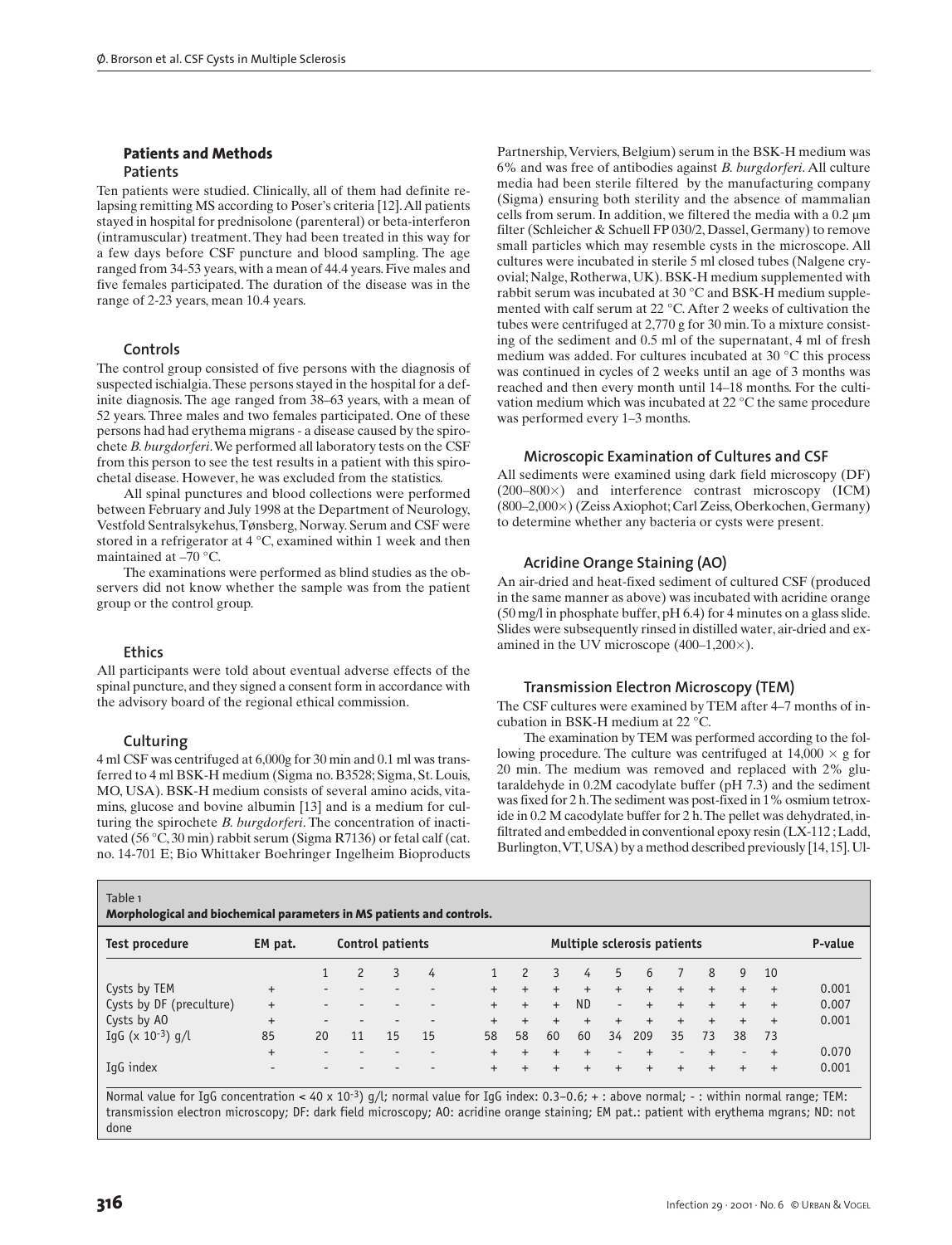trathin sections were cut with a diamond knife (Jumdi; Juniper ultra Micro, Stockholm, Sweden) on an ultramicrotome (LKB 2088 Ultrotom V) and mounted on 200 mesh copper grids.The sections were stained with 5% uranyl acetate in 30% ethanol for 20 min and with Reynolds lead citrate for 5 min.The sections were examined in a Jeol 1200 EX electron microscope to identify interesting structures.

The CSF samples were also processed for immunoelectron microscopy.The specimens were fixed in 4% paraformaldehyde in phosphate buffer pH 7.3 and the embedding was performed with LR-White using a method described previously [16]. After blocking nonspecific labeling [17], immunogold labeling was performed by applying a primary antibody against spirochetes (polyclonal anti-*Borrelia* with known reactivity to other *Borrelia* (cat. no: OWYH, Dade Behring, Marburg, Germany), dilution 1 : 2048 in 10% BSA, overnight incubation at 4 °C. The secondary immunoreagent, antibodies coupled to 10 nm colloidal gold particles (goat anti-rabbit IgG,Auroprobe EM Gar G10,Amersham, Little Chalfont, Bucks, England), was diluted 1 : 50 in 3% BSA, and incubated 75 min at 22 °C.After immunolabeling, the sections were stained with uranyl acetate and lead citrate and examined in the electron microscope as stated above.

Fisher's exact test was applied for the statistical comparison of the occurrence of cysts in MS patients and controls.

## **PCR**

PCR was performed for the CSF from all patients using standard primers for the OspA gene of *B. burgdorferi*.

#### **Analysis of IgG**

Measurements of IgG in the CSF and serum were performed at the clinical chemistry laboratory, Vestfold Sentralsykehus, Tønsberg, Norway, according to established methods.

The IgG index was calculated automatically using the formula IgG index =  $\frac{(IgG \text{ in CSF}) \times (albumin in serum)}{4}$ 

(IgG in serum)  $\times$  (albumin in CSF)

#### **Results**

The main results are given in table 1. Cystic structures were observed in all the CSF samples from the MS patients. No cysts were detected in the CSF of any of the four controls by any method used. Cysts were detected by DF before culturing in eight of the MS CSF samples ( $p < 0.007$ ) and in all the MS patients by TEM and AO ( $p = 0.001$ ). AO and TEM were performed only after culturing. Cysts were also detected with all the methods in the CSF of the patient who had a history of erythema migrans.

#### **Culturing**

From the CSF of two MS patients, spirochete-like structures emerged after 5–7 months incubation and were visualized by DF and TEM (Figure 1). None of these structures could be cultivated on blood or chocolate agar plates incubated at 35 °C in 5%  $CO_2$ , microaerobic or anaerobic atmosphere for 5 days.

#### **DF, ICM, and AO**

By direct DF (Figure 2), ICM microscopy (after centrifugation) and AO, single cysts  $(1-5 \mu m)$  and cysts in clusters



**Figure 1.** Curved spirochete-like bacteria (large arrow) have emerged after cultivating CSF in BSK-H medium. Cystic forms (medium size arrows) and blebs (small arrows) are also present. TEM. Bar = 500 nm.



**Figure 2.** Cysts from an MS patient examined by DF. Bar =  $5 \mu m$ .

were observed, some of which had core structures. When DF was performed before the culturing process relatively few cysts were observed, while the concentration of cysts was much higher after cultivation.

#### **TEM**

TEM revealed cystic structures in the spinal fluids of all MS patients and the patient with a history of erythema migrans (Figure 3). As seen in Figure 4, we observed cystic structures that were intensely immunolabeled with a polyclonal antispirochetal antiserum along the cell envelope. This antiserum was produced against *B. burgdorfer*i, but is also known to react with other spirochetes (*Treponema pallidum, Borrelia hermsii* and *Borrelia parkerii*).

#### **PCR**

All CSFs gave a negative PCR-result with primers for the OspA gene of *B. burgdorferi*. The corresponding PCR for known spirochetal forms of *B. burgdorferi* was positive.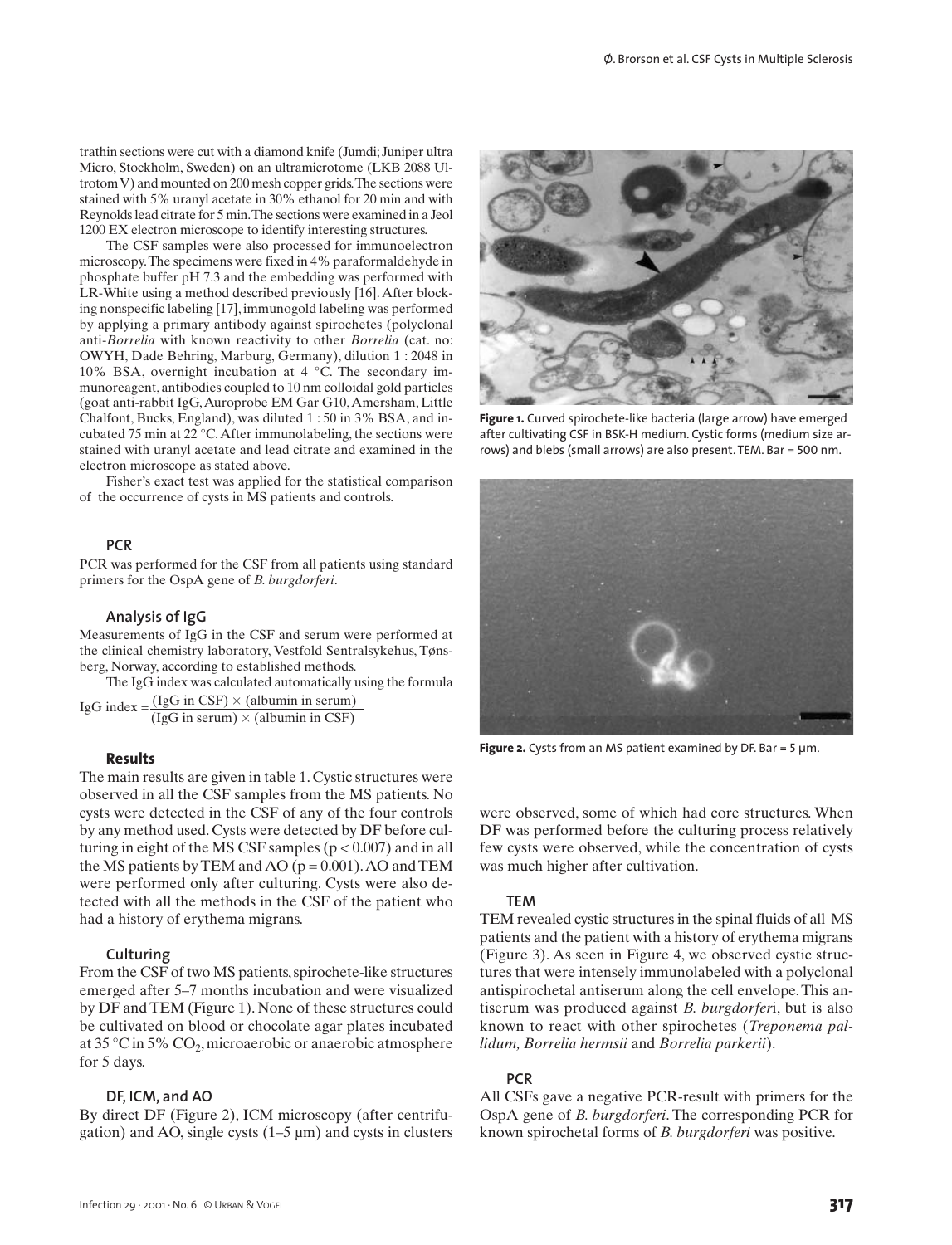

**Figure 3.** Cysts from an MS patient observed in the electron microscope. The cyst is filled with biological substances and some pycnotic structures. TEM. Bar = 500 nm.

#### **Discussion**

Cysts were significantly associated with MS patients using each of the three different methods.This multi-method approach strengthens the association between CSF cysts and MS in a well-defined coastal area of southern Norway. There are two possible explanations for the association between MS and CSF cysts: the cystic structures are either the agents causing MS or they have appeared in the CSF as a consequence of MS.

The positive reaction with antispirochetal antiserum, the similarity of the cystic structures with cystic forms of spirochetes and the similarities between the cysts in the erythema migrans patient and the MS patients suggest that the patients were infected with a spirochete.The appearance of rod-like, slightly curved bacteria and spirochetes after culturing two of the CSF samples in BSK-H medium suggests the same. Spirochetes may vary in appearance and may sometimes emerge as rod-like structures [18].The fact that only two spinal fluids gave rise to spirochete-like structures after culturing may be caused by the fact that cystic forms of spirochetes may often be difficult to convert to normal bacteria [11] and the BSK-H medium is not necessarily optimal for this possible unknown spirochete.

It could be argued that the damage which MS caused in the brains of the patients had made them more vulnerable to spirochetal infection. But this does not seem a probable explanation, since all the MS patients had these cystic structures in their CFS. Other researchers have proposed that spirochetes could be the agents responsible for MS [5,



**Figure 4a.** A cyst from an MS patient which is immunogold labeled with anti-*Borrelia*. There is distinct and specific immunolabeling along the envelope of the cyst. TEM. Bar = 500 nm.



Figure 4b. Larger magnification of the envelope of the cyst to illustrate the immunogold labeling. TEM. Bar = 200 nm.

6, 8, 9]. For instance, *Steiner* [6] found spirochetes and granular bodies in brain autopsies of MS patients. These were proposed to belong to the genus *Borrelia* and were named *Spirochaeta myelophthora* [6].

We previously studied spirochetes (*B. burgdorferi*) that have converted from spirochetes to cystic forms in CSF *in vitro* using the same methods as mentioned above [11].With